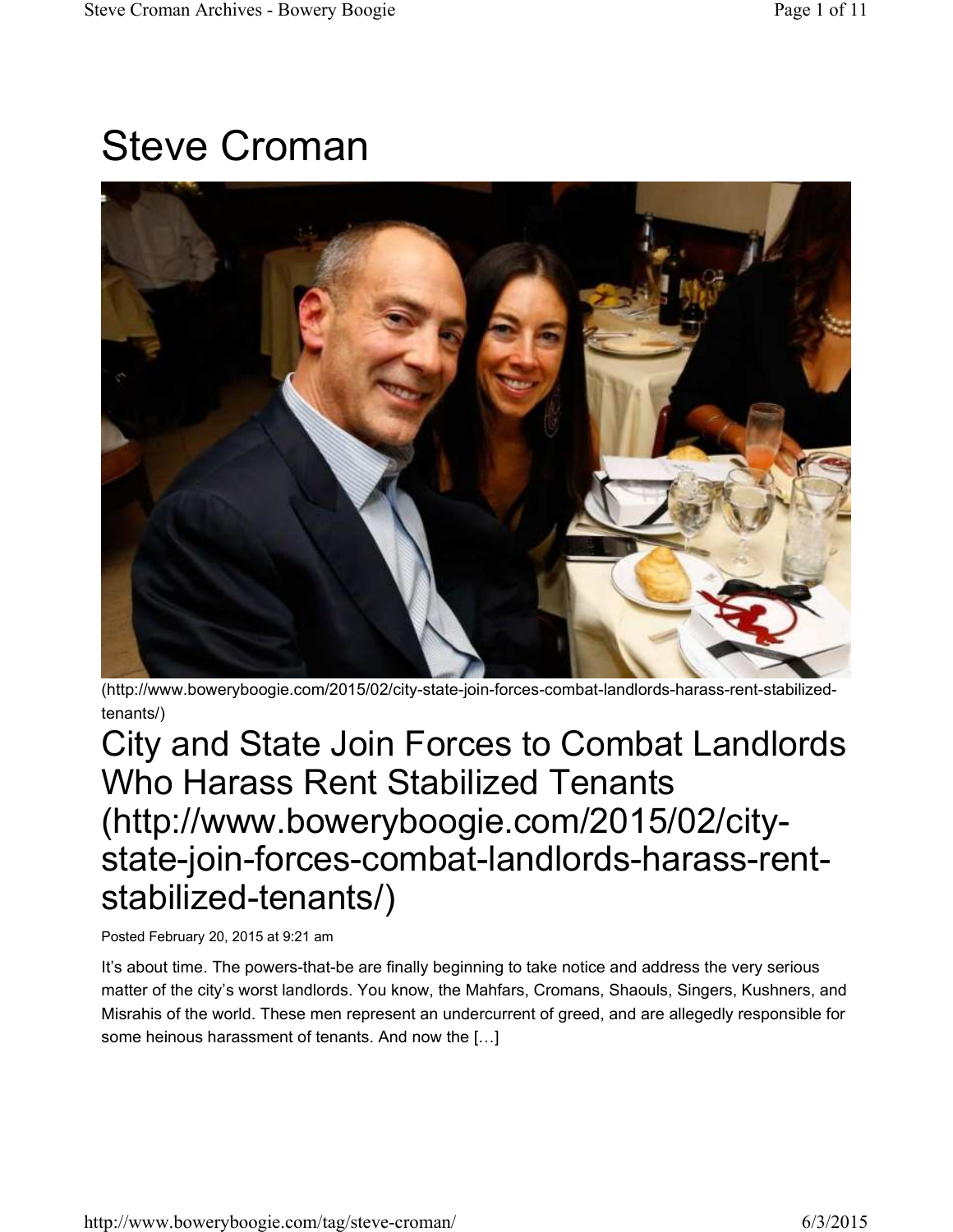

#### (http://www.boweryboogie.com/2015/02/snack-dragon-taco-shack-closes-orchard-street-outpost/) Snack Dragon Taco Shack Closes Its Orchard Street Outpost (http://www.boweryboogie.com/2015/02/snackdragon-taco-shack-closes-orchard-streetoutpost/)

Posted February 3, 2015 at 5:00 am

For the first time in a decade, Manhattan no longer features the presence of Snack Dragon. Notorious slumlord Steve Croman forced restaurant owner Josephine Jansen from the OG outpost on East Third Street last November. He more than tripled the rent on the 100 square-foot store. Now, three short months later, more bad news for the […]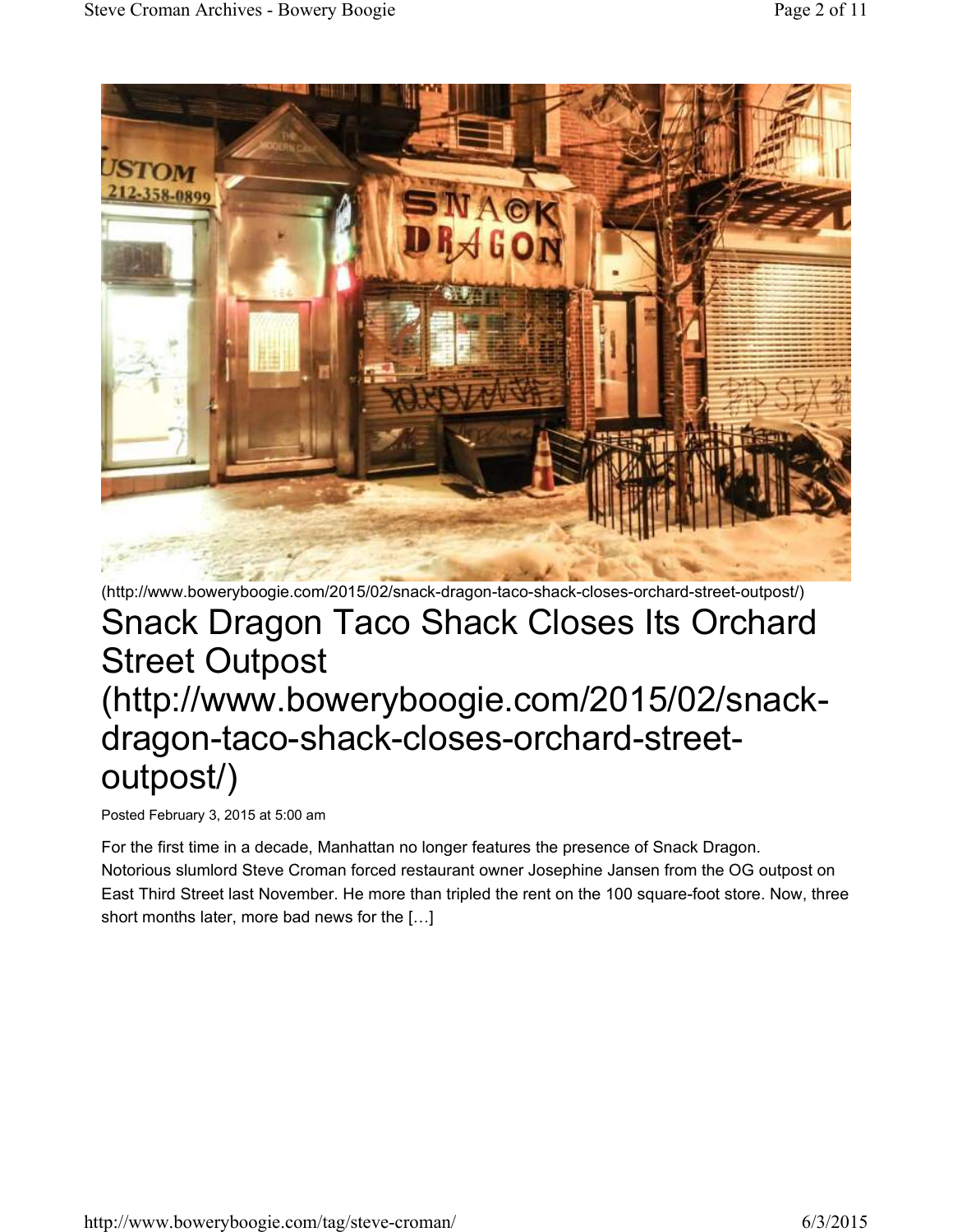

#### (http://www.boweryboogie.com/2014/12/amato-opera-house-lettering-longer-bowery/) Amato Opera House Lettering is No Longer on the Bowery (http://www.boweryboogie.com/2014/12/amatoopera-house-lettering-longer-bowery/)

Posted December 16, 2014 at 9:28 am

The disheveled, remnant evidence of the Amato Opera House at 319 Bowery is now wiped from public view. Within the last month or so, onsite renovations ahead of luxury conversion resulted in the removal of the iconic lettering. Controversial landlord Steve Croman obtained permits from the Department of Buildings in October to transform this haunted beauty […]

Advertisement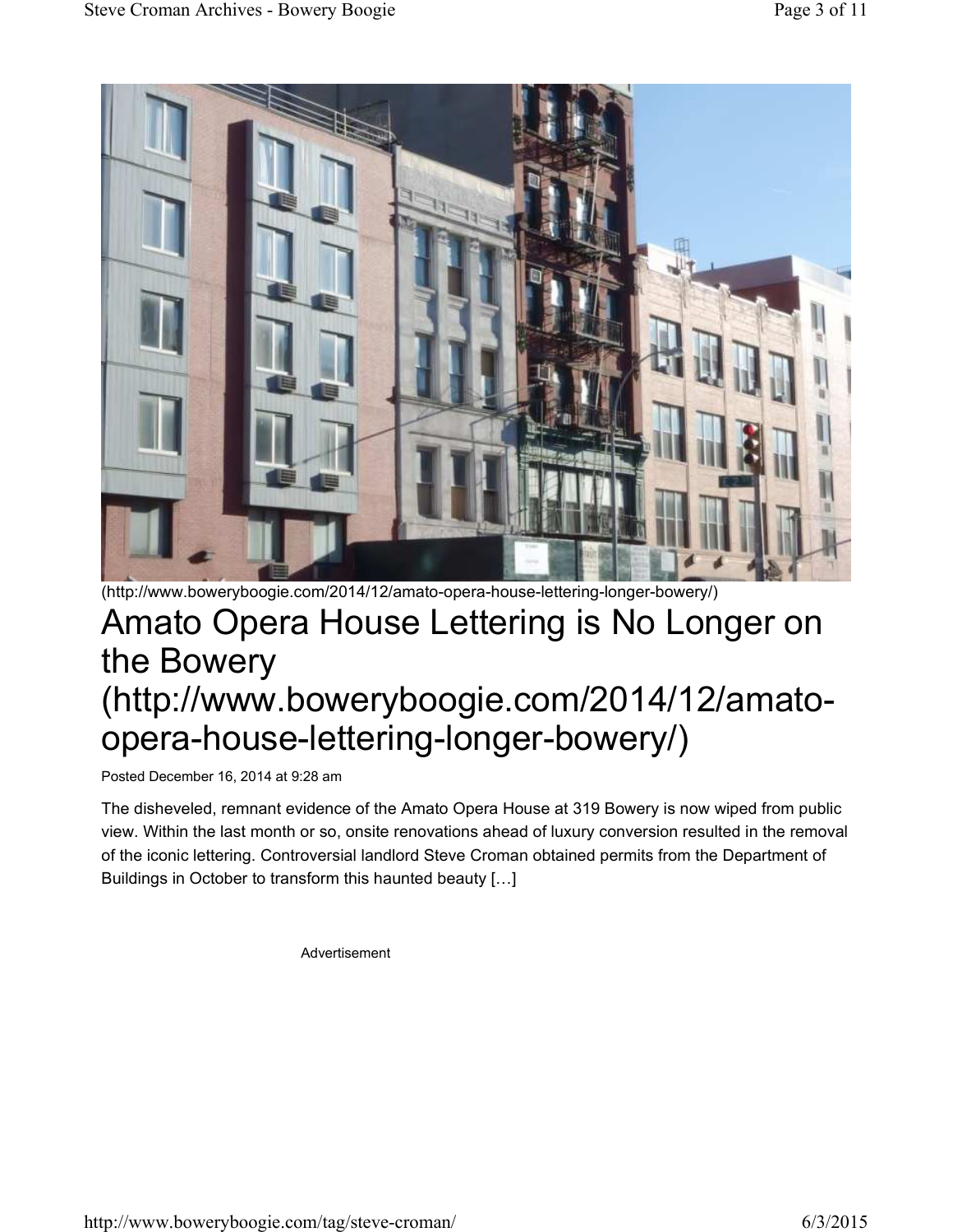

#### (http://www.boweryboogie.com/2014/09/mayor-de-blasio-signing-landlord-harassment-bill-law-today/) Mayor de Blasio Signing Landlord Harassment Bill Into Law Today (http://www.boweryboogie.com/2014/09/mayorde-blasio-signing-landlord-harassment-bill-lawtoday/)

Posted September 30, 2014 at 10:00 am

City Council unanimously approved a bill last week that strengthens penalties for landlords guilty of harassing tenants. Momentum is with the little guy, it seems, as Mayor de Blasio will sign the bill into law later this afternoon with a public ceremony. As previously reported, maximum penalty for offenders is increased from \$5,000 per residential […]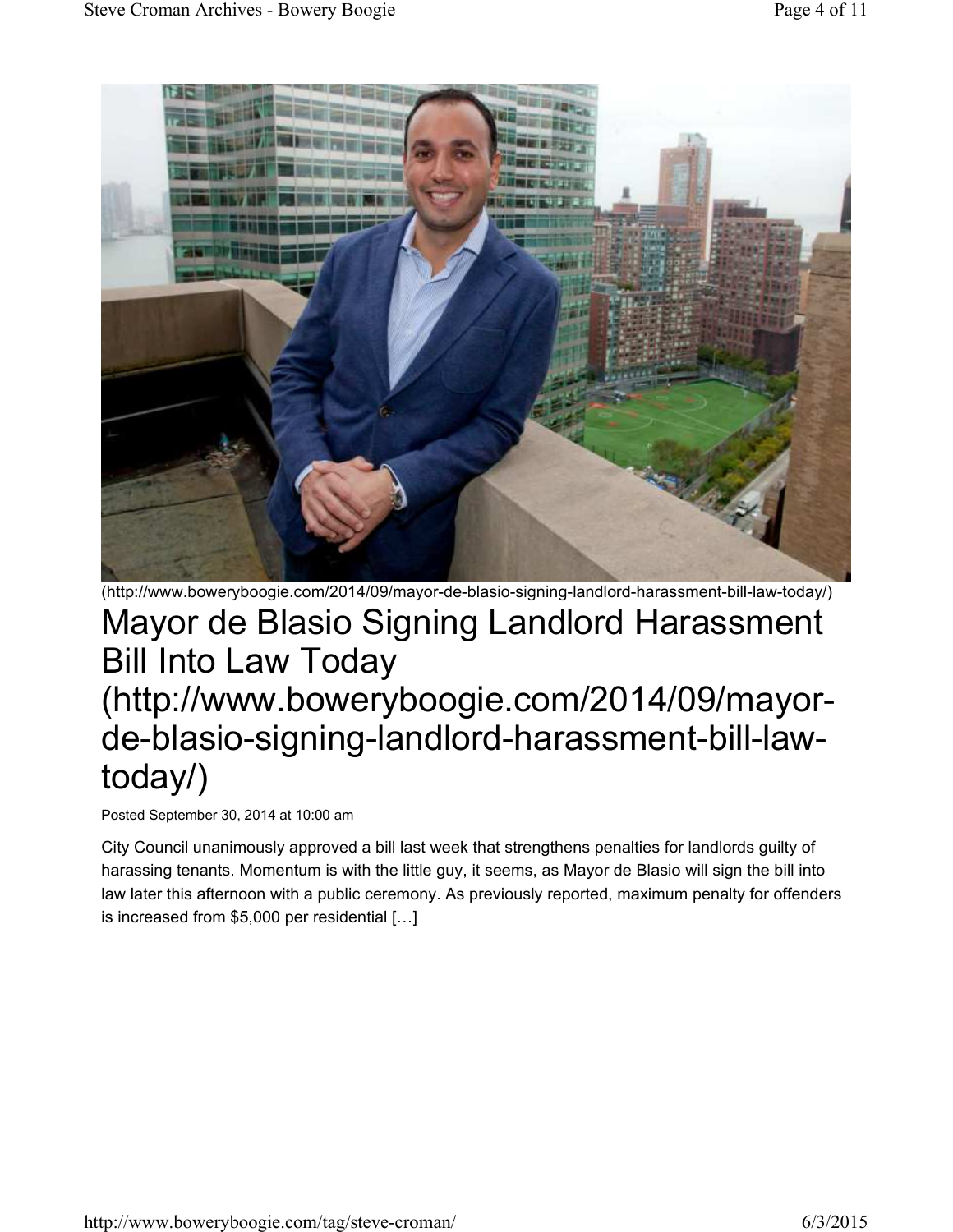

(http://www.boweryboogie.com/2014/09/city-council-passes-bill-publicly-shame-landlords-harasstenants/)

## City Council Passes Bill to Publicly Shame Landlords Who Harass Tenants (http://www.boweryboogie.com/2014/09/citycouncil-passes-bill-publicly-shame-landlordsharass-tenants/)

Posted September 24, 2014 at 5:22 am

For the most egregious slumlords out there, consequences are finally starting to snowball. City Council is now paying attention to the plight of tenants that must contend with harassment by speculative landlords. Those who make life a living hell in order to boot tenants and raise rents. Think Samy Mahfar, Steve Croman, Ben Shaoul, and […]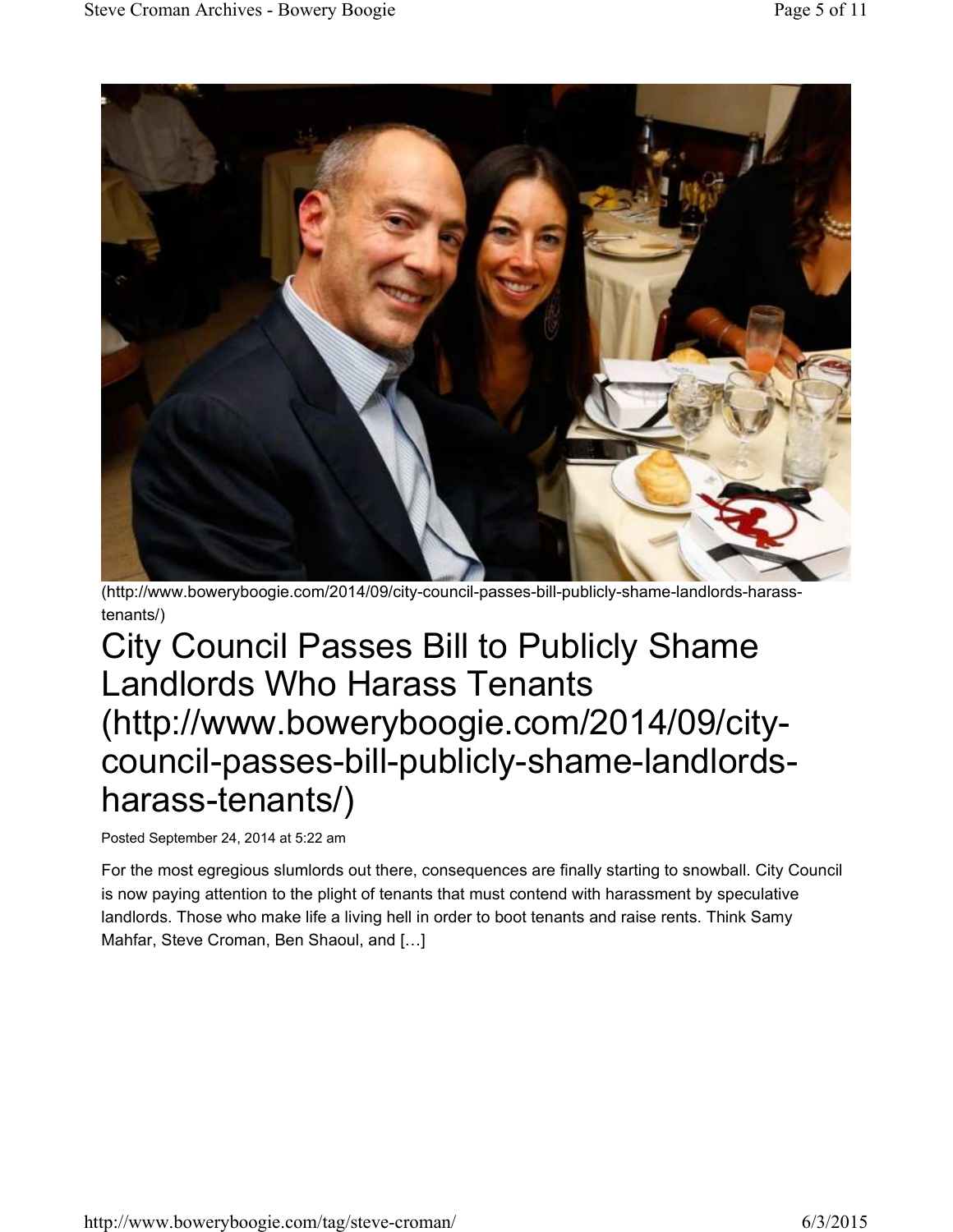

(http://www.boweryboogie.com/2014/08/rustic-les-owner-alleges-steve-cromans-harassment-tactics-led -demise/)

## Rustic LES Owner Alleges Steve Croman's Harassment Tactics Led to Its Demise (http://www.boweryboogie.com/2014/08/rusticles-owner-alleges-steve-cromans-harassmenttactics-led-demise/)

Posted August 28, 2014 at 6:10 am

More information is coming to light regarding the shutter of Rustic LES a couple weeks ago. You'll recall that owner Yassir Zraouli was forced to close his Moroccan bistro at 124 Ridge Street thanks to Vacate and Stop Work Orders issued by the Department of Buildings. The building itself is a Steve Croman property, and […]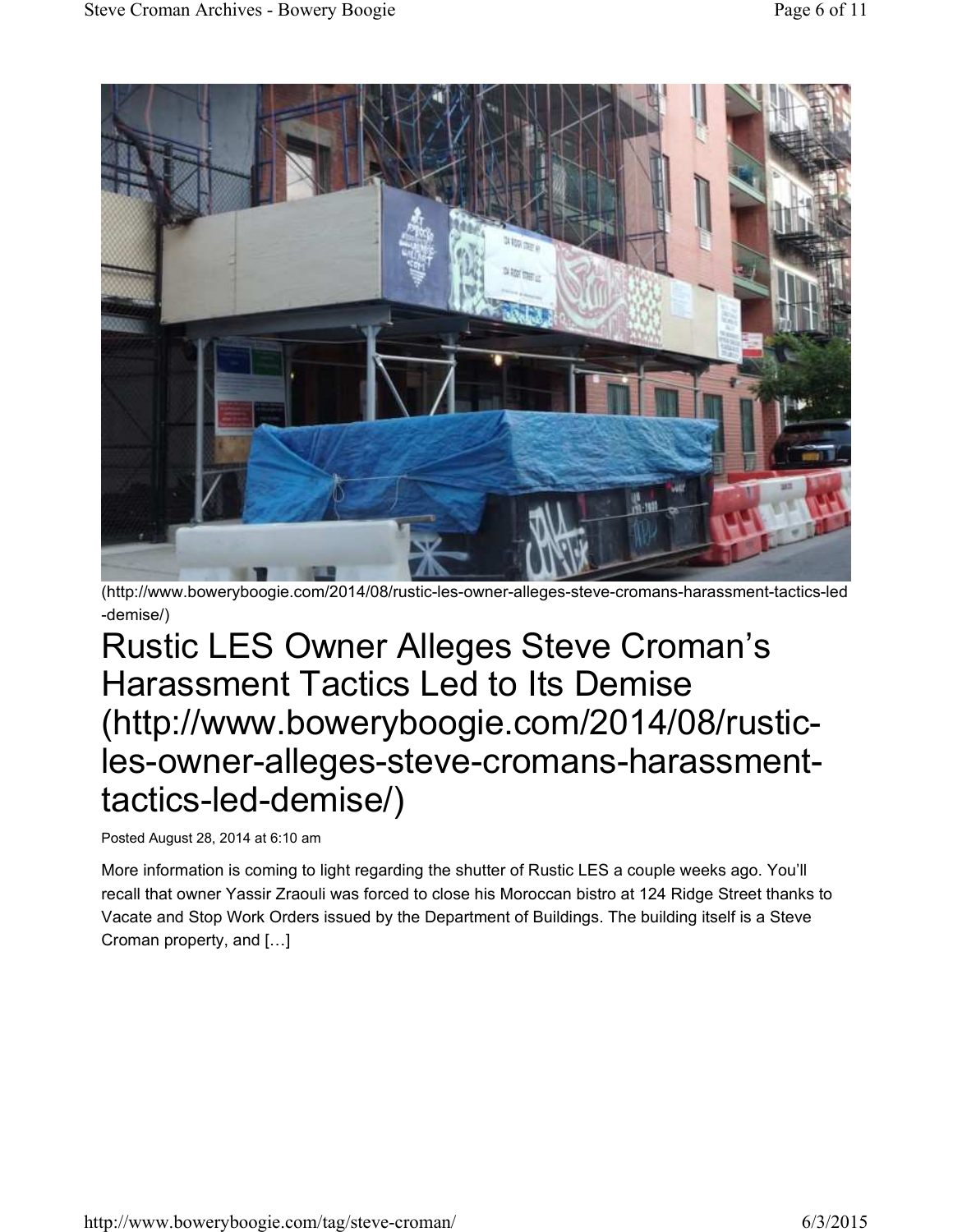

(http://www.boweryboogie.com/2014/08/gov-cuomo-subpoenas-marolda-properties-tenant-harassmentchinatown/)

## Gov. Cuomo Subpoenas Marolda Properties for Tenant Harassment in Chinatown (http://www.boweryboogie.com/2014/08/govcuomo-subpoenas-marolda-properties-tenantharassment-chinatown/)

Posted August 22, 2014 at 6:00 am

Public officials are finally recognizing the enemies besieging rent regulated tenants all around the Lower East Side and Chinatown. At least partially. While Steve Croman is investigated (and sued) for harassing rent-regulated tenants, another controversial landlord is in hot water. Marolda Properties is accused of similar tactics at three of its Chinatown properties, including ongoing […]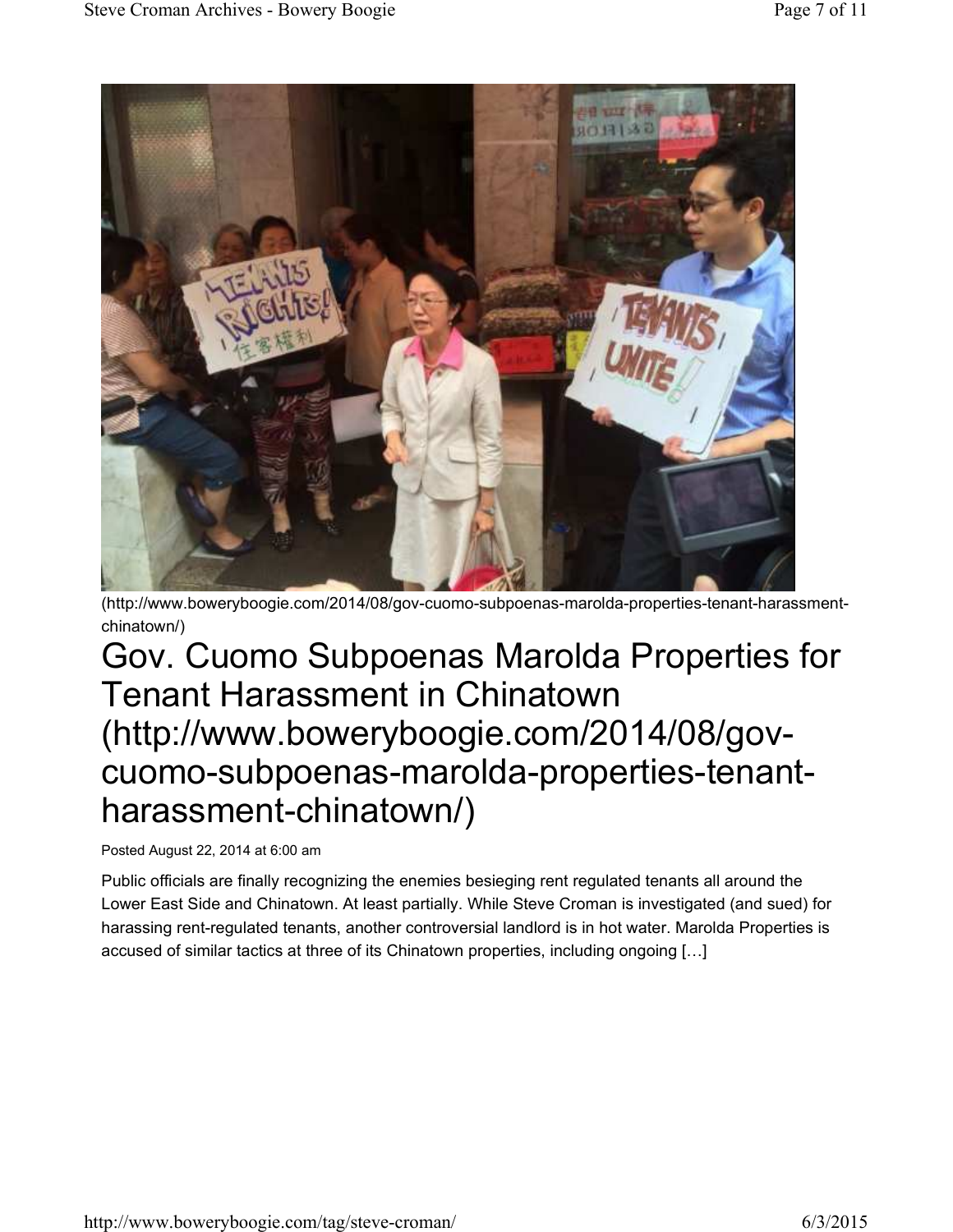

(http://www.boweryboogie.com/2014/08/update-tenant-struggle-samy-mahfars-luxury-conversion-102 norfolk/)

## An Update on the Tenant Struggle Against Samy Mahfar's Luxury Conversion of 102 **Norfolk**

#### (http://www.boweryboogie.com/2014/08/updatetenant-struggle-samy-mahfars-luxuryconversion-102-norfolk/)

Posted August 6, 2014 at 5:37 am

Herewith, more evidence of alleged harassment tactics employed by Samy Mahfar and SMA Equities inside the war zone of 102 Norfolk Street. In a nutshell, the implementation of building-wide "system upgrades" has tenants fuming. This yellow letter recently slipped under apartment doors alerts tenants to seemingly mandatory "upgrades" to their outdated "electrical panels" and "state […]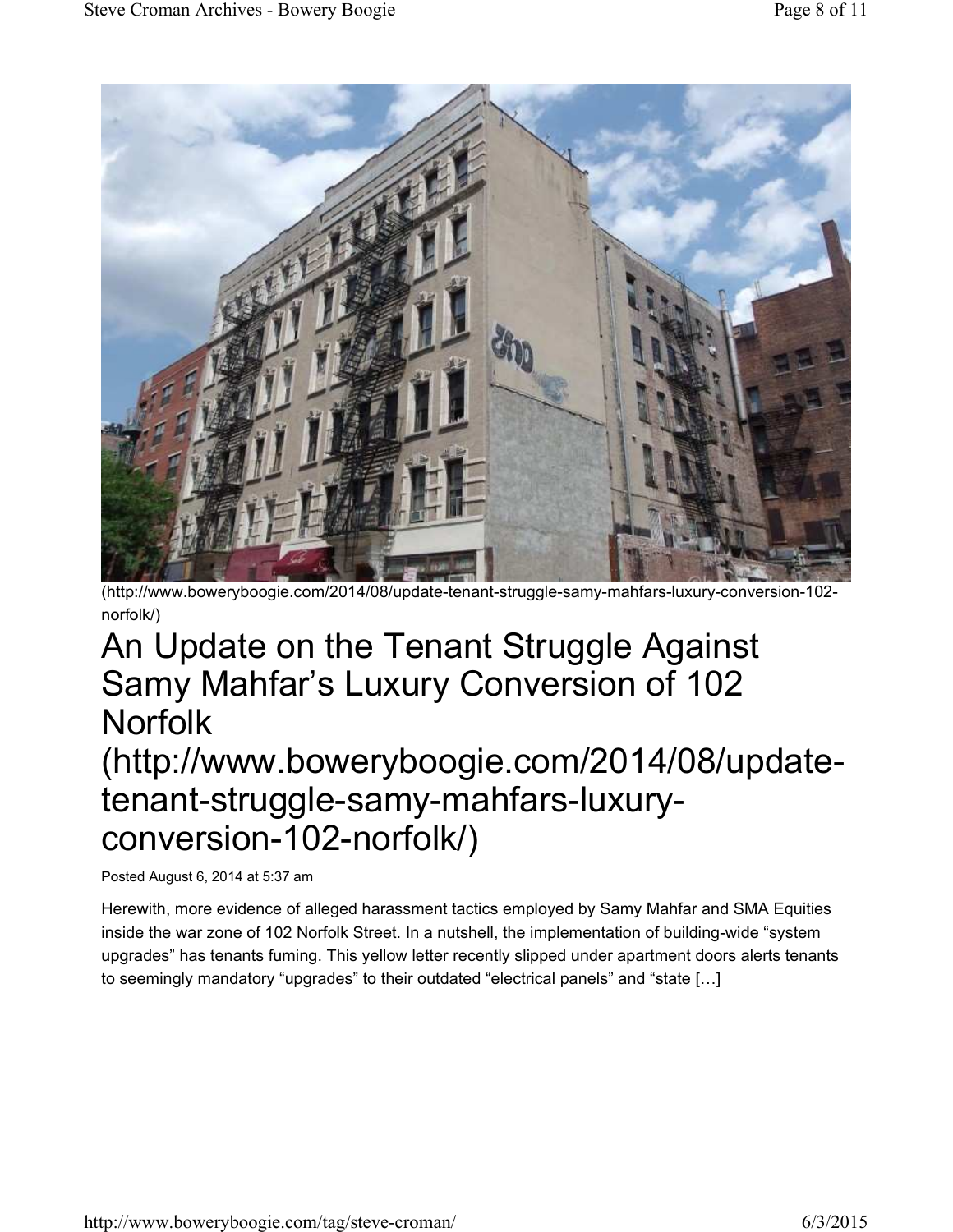

(http://www.boweryboogie.com/2014/08/local-pols-respond-steve-cromans-deplorable-tenantharassment-tactics/)

Local Pols Respond to Steve Croman's Deplorable Tenant Harassment Tactics (http://www.boweryboogie.com/2014/08/localpols-respond-steve-cromans-deplorable-tenantharassment-tactics/)

Posted August 1, 2014 at 6:09 am

Last week, State Attorney General Eric Schneiderman launched a probe into the "potentially illegal tactics used by landlord Steven Croman, 47, to force rent-stabilized tenants out of their valuable apartments." They're looking into possible violations of both city and state statutes. In response to the far-reaching tenant harassment, local politicians naturally added their two cents to […]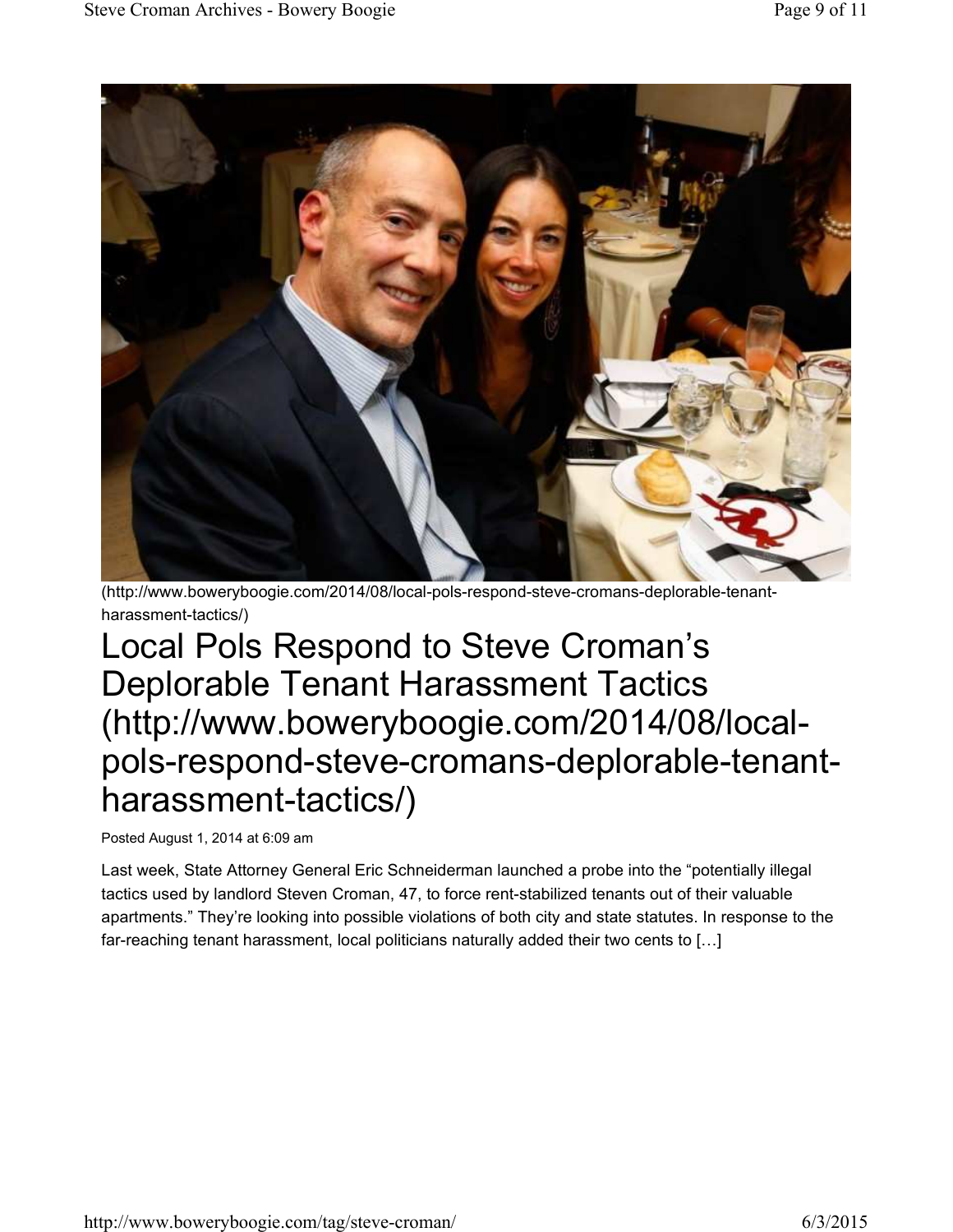

(http://www.boweryboogie.com/2014/07/slumlord-steve-croman-investigation-state-attorney-general/) Landlord Steve Croman Under Investigation by State Attorney General

### (http://www.boweryboogie.com/2014/07/slumlord -steve-croman-investigation-state-attorneygeneral/)

Last modified July 30, 2014 at 7:47 am

It's a victory (of sorts) for all tenants under the thumb of landlord harassment. Controversial slumlord Steve Croman and his posse are under investigation for illegal tactics in their portfolio of properties. It's the same old story around the Lower East Side – boot the longtimers and convert to luxury. The Daily News had the […]

Advertisement

Older posts (http://www.boweryboogie.com/tag/steve-croman/page/2/)